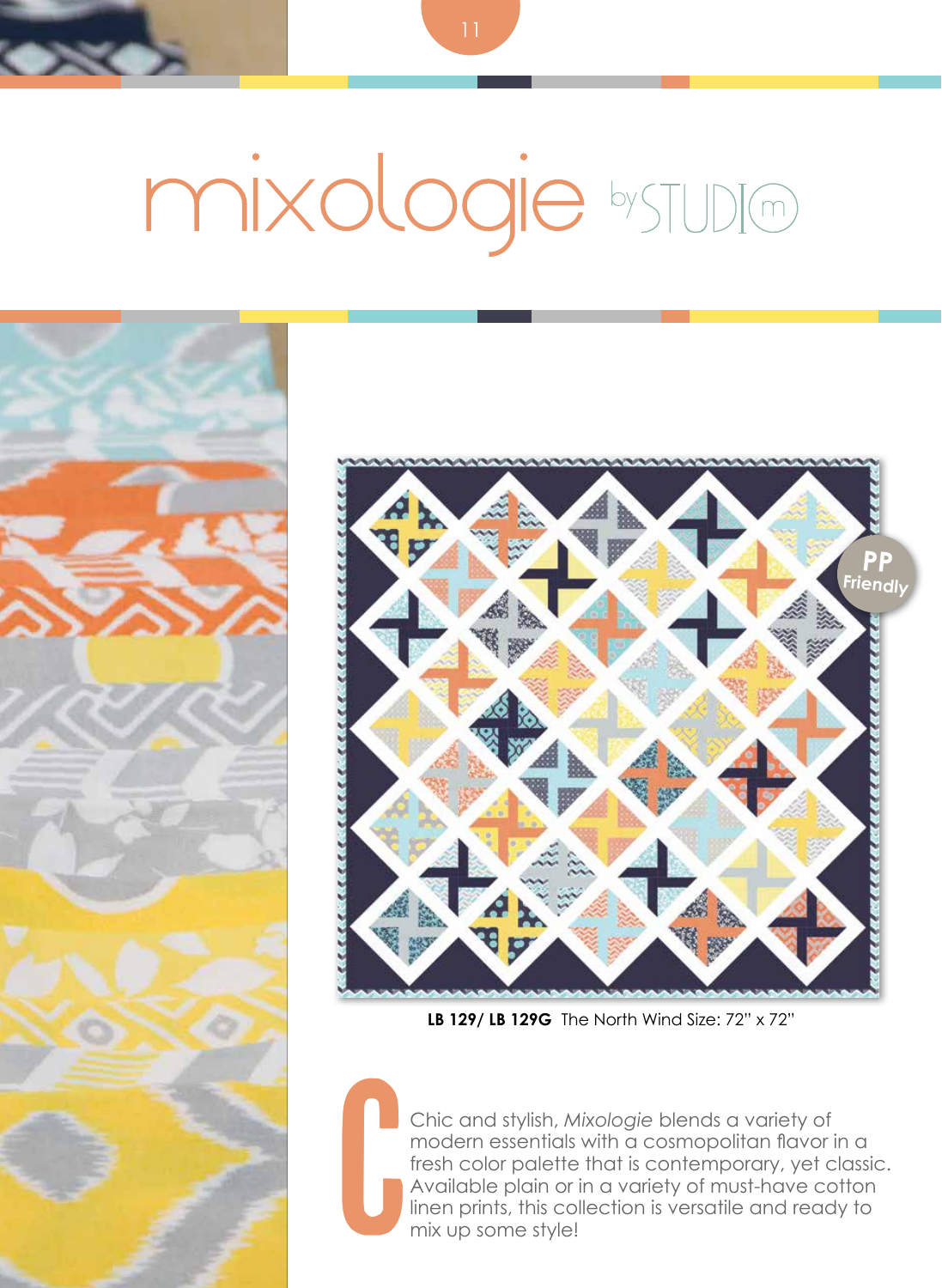## {**January Delivery**}







12



Ш







 $3298120$   $7$   $52106$   $15865$ 



























 $32982$  16  $\frac{1}{7}$   $\frac{1}{52106}$   $\frac{1}{15870}$ 



































 $32980$  15  $\frac{1}{7}$   $\frac{1}{52106}$   $\frac{1}{15859}$ 











 $32981$  17  $\frac{1}{2}$   $\frac{1}{2}$   $\frac{1}{2}$   $\frac{1}{2}$   $\frac{1}{2}$   $\frac{1}{2}$   $\frac{1}{2}$   $\frac{1}{2}$   $\frac{1}{2}$   $\frac{1}{2}$   $\frac{1}{2}$   $\frac{1}{2}$   $\frac{1}{2}$   $\frac{1}{2}$   $\frac{1}{2}$   $\frac{1}{2}$   $\frac{1}{2}$   $\frac{1}{2}$   $\frac{1}{2}$   $\frac{1}{2}$   $\frac{1}{2}$ 

32980 17  $\frac{1}{7}$   $\frac{1}{52106}$  15860  $\frac{1}{3}$ 

Ice Blueberry

Ice

Steel





Steel

all



 $32984$  14  $\frac{1}{7}$   $\frac{1}{52106}$  15881 8

Ice Steel



Ice Blueberry

Steel

- $32983$  11  $7$   $\frac{1}{2}$   $\frac{1}{2}$   $\frac{1}{2}$   $\frac{1}{2}$   $\frac{1}{2}$   $\frac{1}{2}$   $\frac{1}{2}$   $\frac{1}{2}$   $\frac{1}{2}$   $\frac{1}{2}$   $\frac{1}{2}$   $\frac{1}{2}$   $\frac{1}{2}$   $\frac{1}{2}$   $\frac{1}{2}$   $\frac{1}{2}$   $\frac{1}{2}$   $\frac{1}{2}$   $\frac{1}{2}$   $\frac{1}{2}$   $\frac{1}{$ 
	-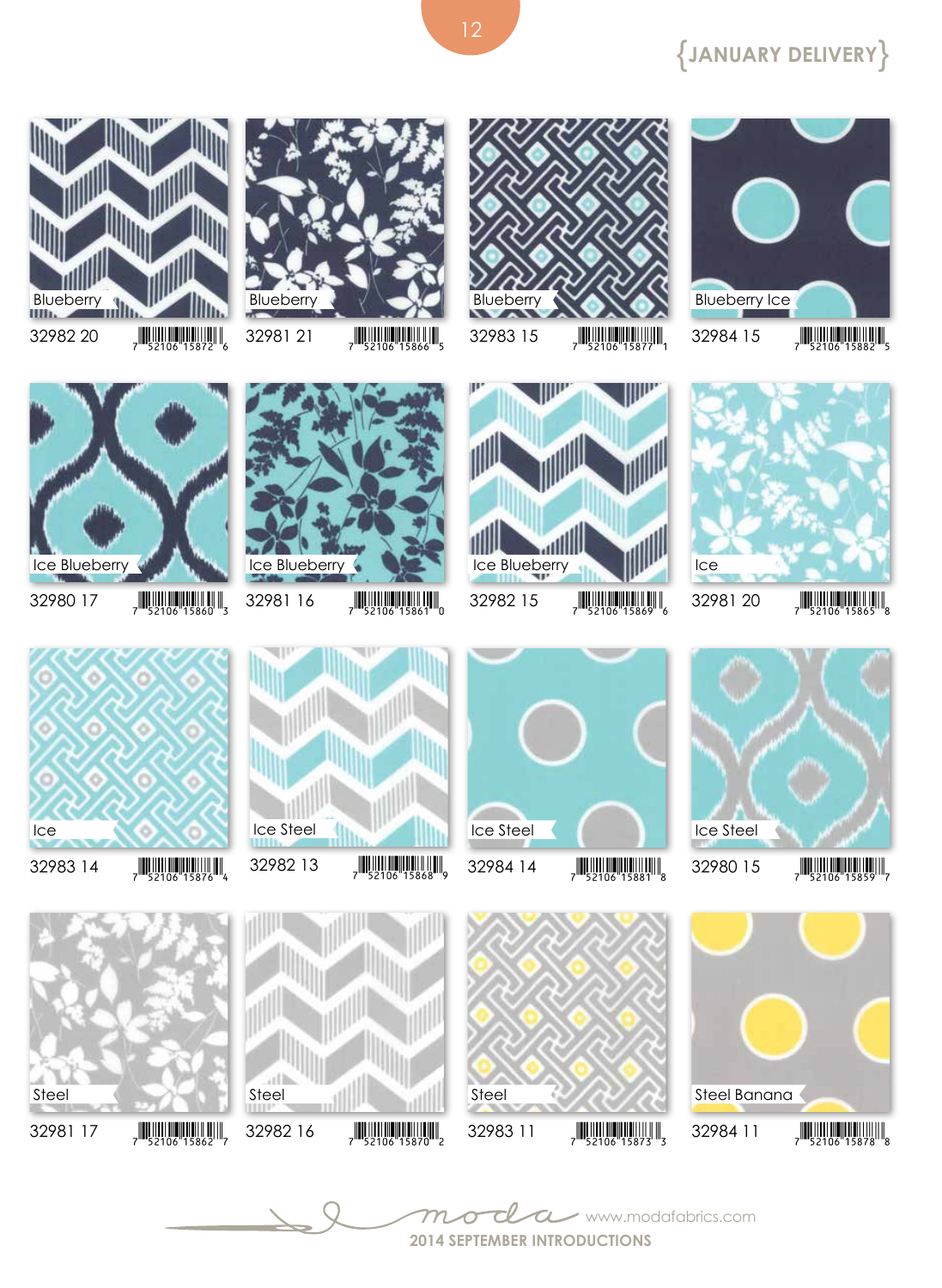

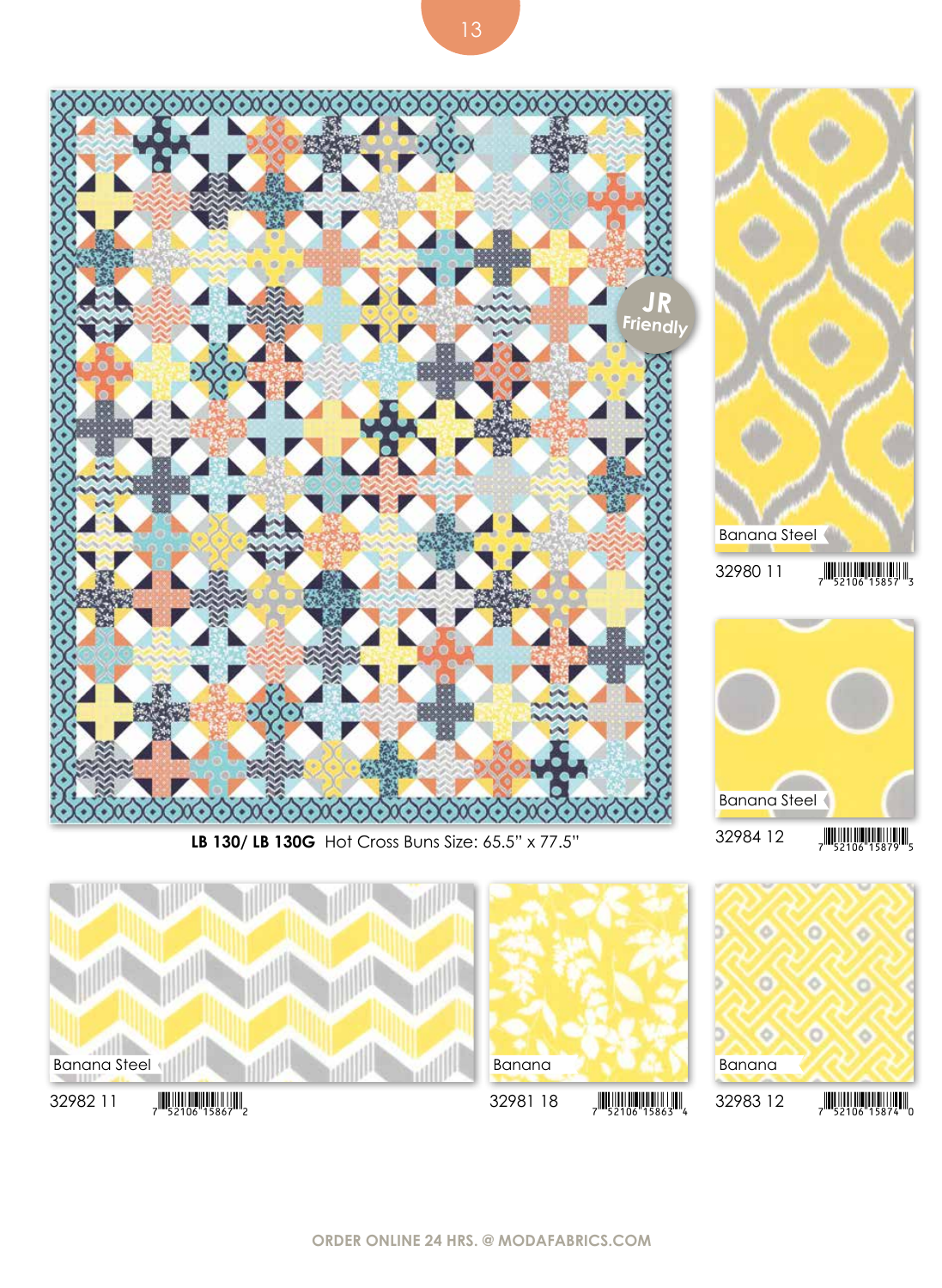{**January Delivery**}



14



**2014 September introductions** www.modafabrics.com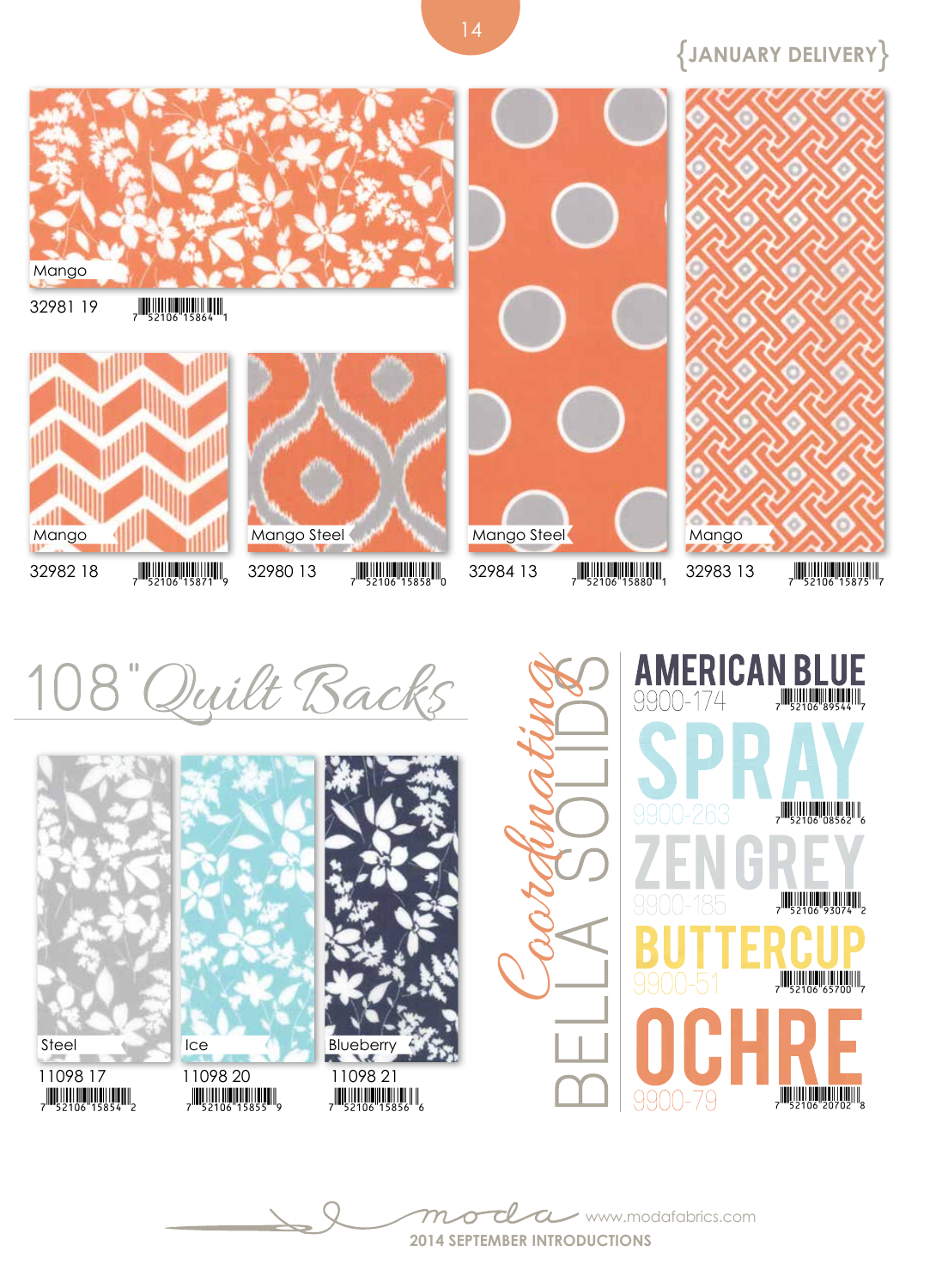



 $32980$  14L  $\frac{1}{7}$   $\frac{1}{52106}$   $\frac{1}{15891}$   $\frac{1}{7}$ 



 $32984$  14L  $\frac{1}{7}$   $\frac{1}{52106}$   $\frac{1}{15900}$   $\frac{1}{6}$ 

Ice

 $32983$  15L  $\frac{1}{7}$   $\frac{1}{52106}$   $\frac{1}{15896}$   $\frac{1}{2}$ Blueberry

 $\bigcirc$ 



 $32983$  14L  $_{7}$   $\frac{1}{52106}$   $15895$   $_{5}$ 



ocl **WWW.modafabrics.com**  $m$ **2014 September introductions**

15